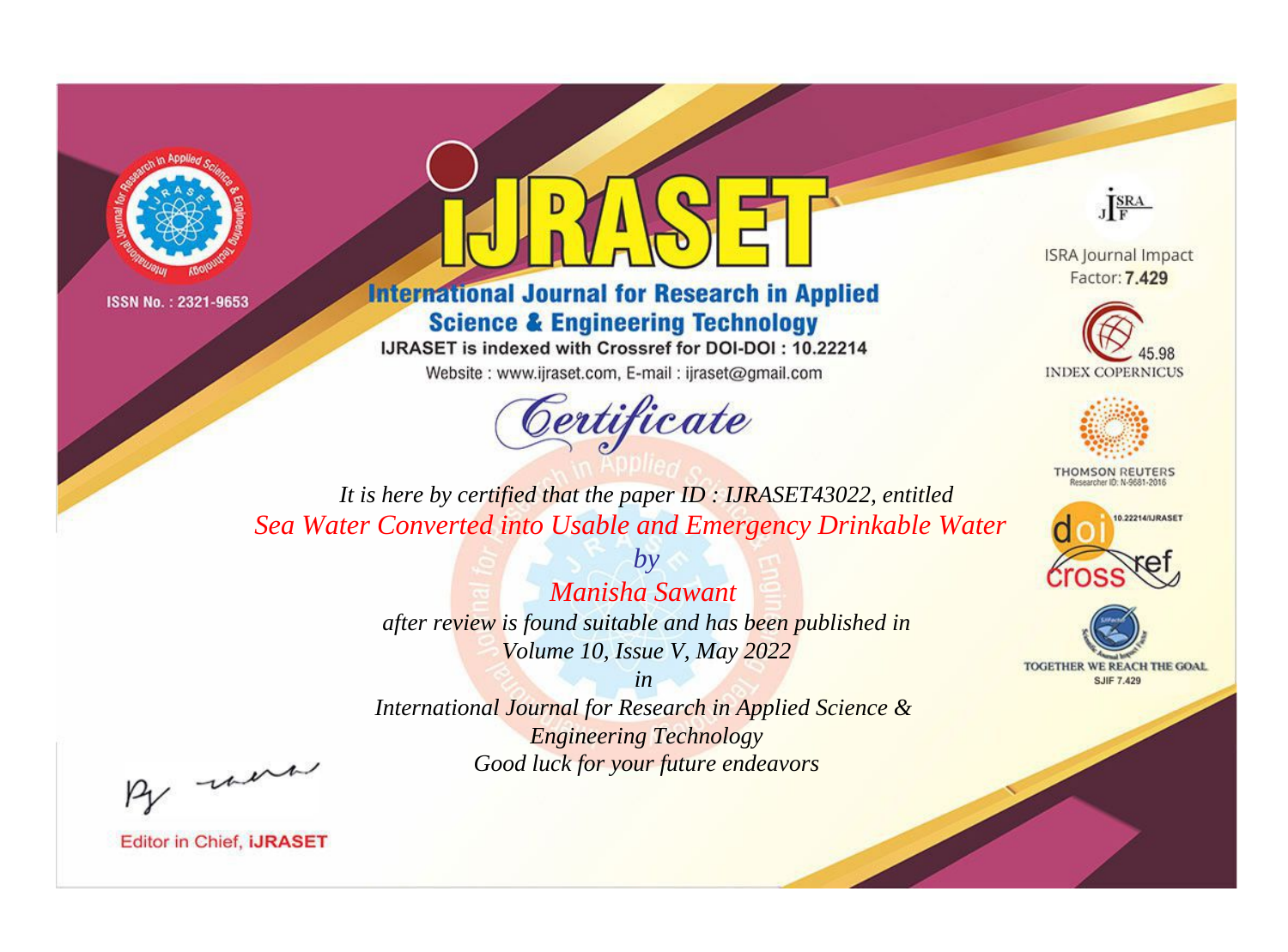



**International Journal for Research in Applied Science & Engineering Technology** 

IJRASET is indexed with Crossref for DOI-DOI: 10.22214

Website: www.ijraset.com, E-mail: ijraset@gmail.com



JERA

**ISRA Journal Impact** Factor: 7.429





**THOMSON REUTERS** 



TOGETHER WE REACH THE GOAL **SJIF 7.429** 

*It is here by certified that the paper ID : IJRASET43022, entitled Sea Water Converted into Usable and Emergency Drinkable Water*

> *by Vishwanath Deore after review is found suitable and has been published in Volume 10, Issue V, May 2022*

> > *in*

*International Journal for Research in Applied Science & Engineering Technology Good luck for your future endeavors*

By morn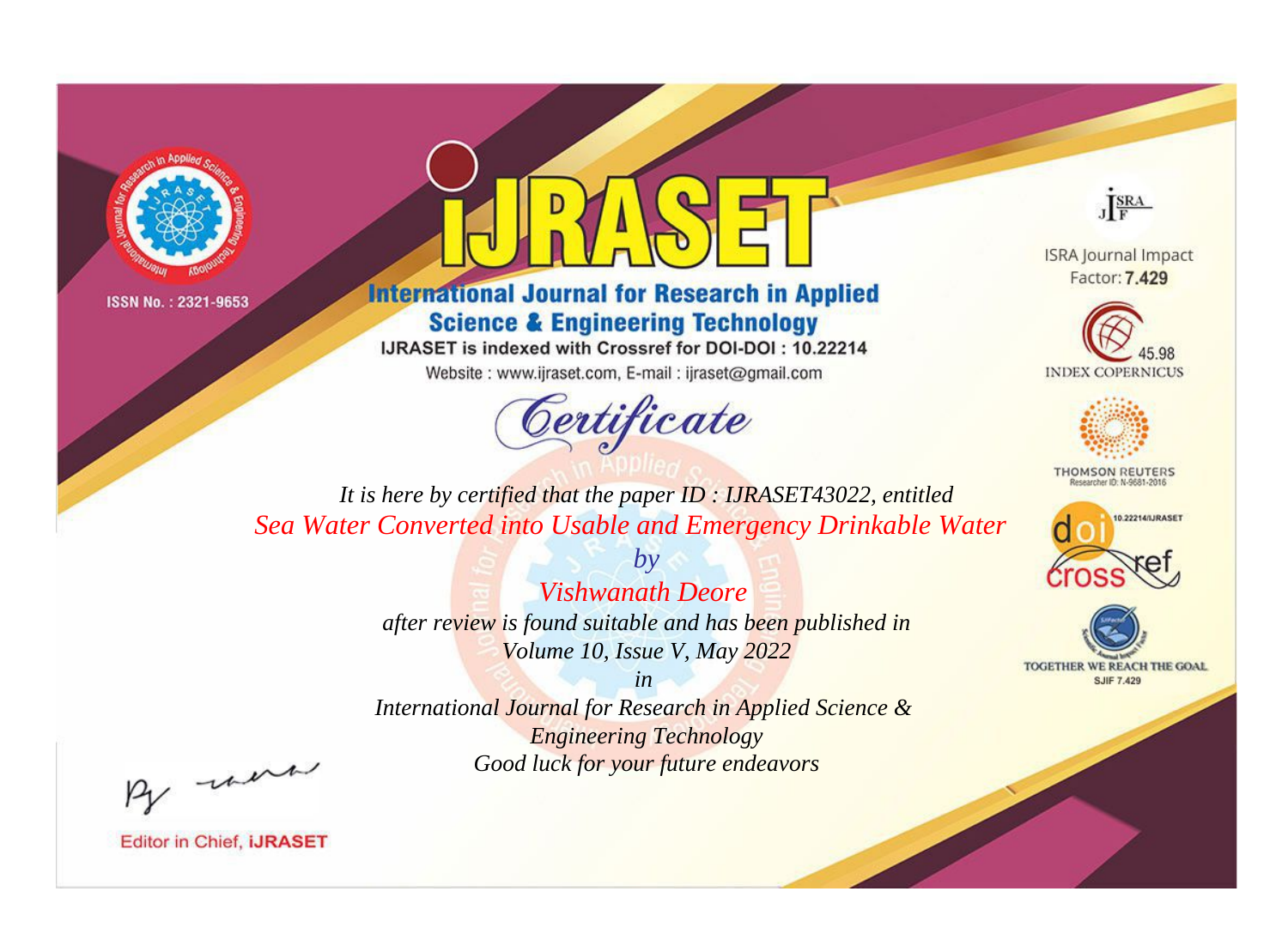



**International Journal for Research in Applied Science & Engineering Technology** 

IJRASET is indexed with Crossref for DOI-DOI: 10.22214

Website: www.ijraset.com, E-mail: ijraset@gmail.com



JERA

**ISRA Journal Impact** Factor: 7.429





**THOMSON REUTERS** 



TOGETHER WE REACH THE GOAL **SJIF 7.429** 

*It is here by certified that the paper ID : IJRASET43022, entitled Sea Water Converted into Usable and Emergency Drinkable Water*

> *by Ashwini Chaure after review is found suitable and has been published in Volume 10, Issue V, May 2022*

> > *in*

*International Journal for Research in Applied Science & Engineering Technology Good luck for your future endeavors*

By morn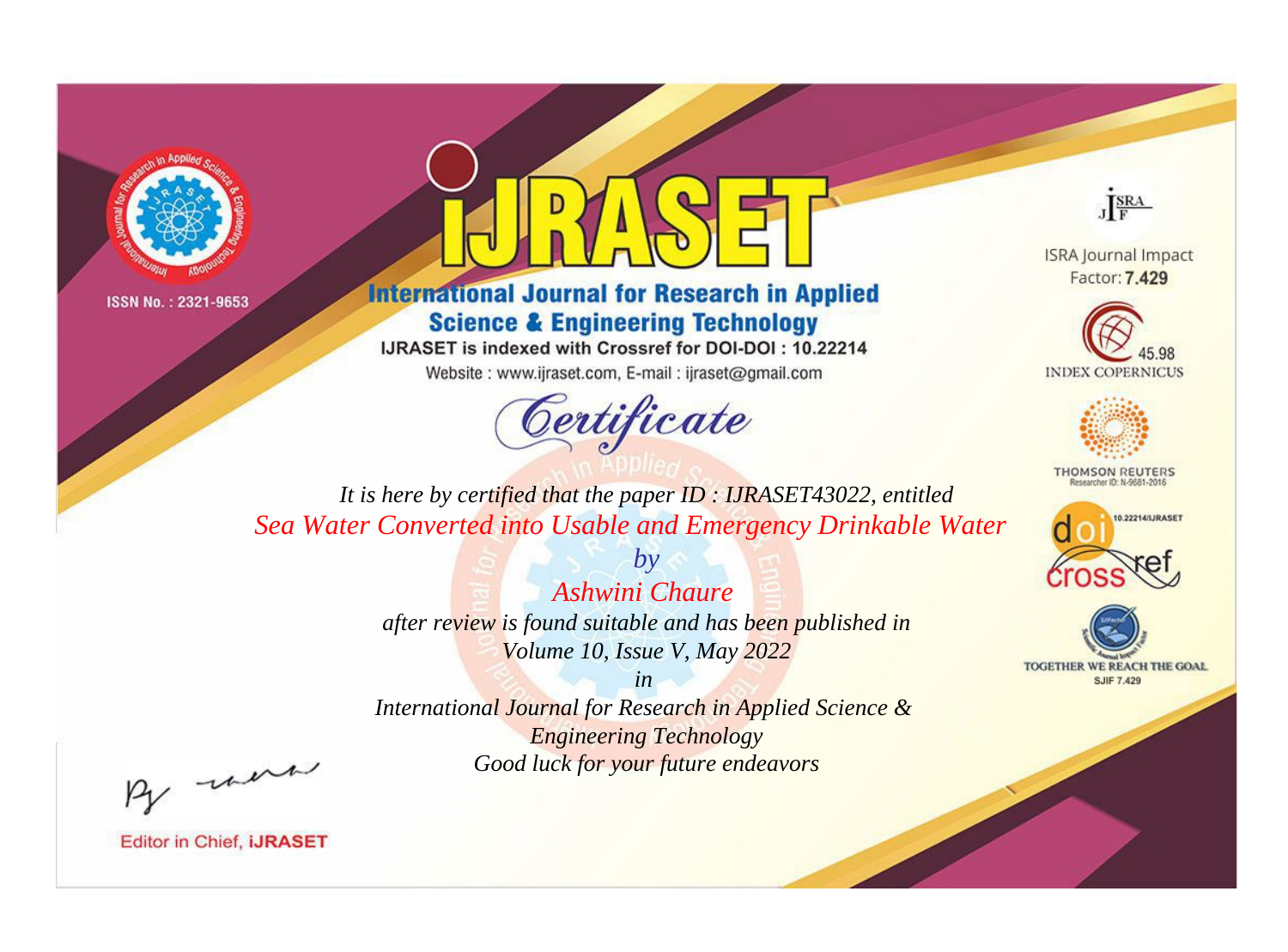



**International Journal for Research in Applied Science & Engineering Technology** 

IJRASET is indexed with Crossref for DOI-DOI: 10.22214

Website: www.ijraset.com, E-mail: ijraset@gmail.com



JERA

**ISRA Journal Impact** Factor: 7.429





**THOMSON REUTERS** 



TOGETHER WE REACH THE GOAL **SJIF 7.429** 

*It is here by certified that the paper ID : IJRASET43022, entitled Sea Water Converted into Usable and Emergency Drinkable Water*

> *Irfan Khan after review is found suitable and has been published in Volume 10, Issue V, May 2022*

*by*

*in* 

*International Journal for Research in Applied Science & Engineering Technology Good luck for your future endeavors*

By morn